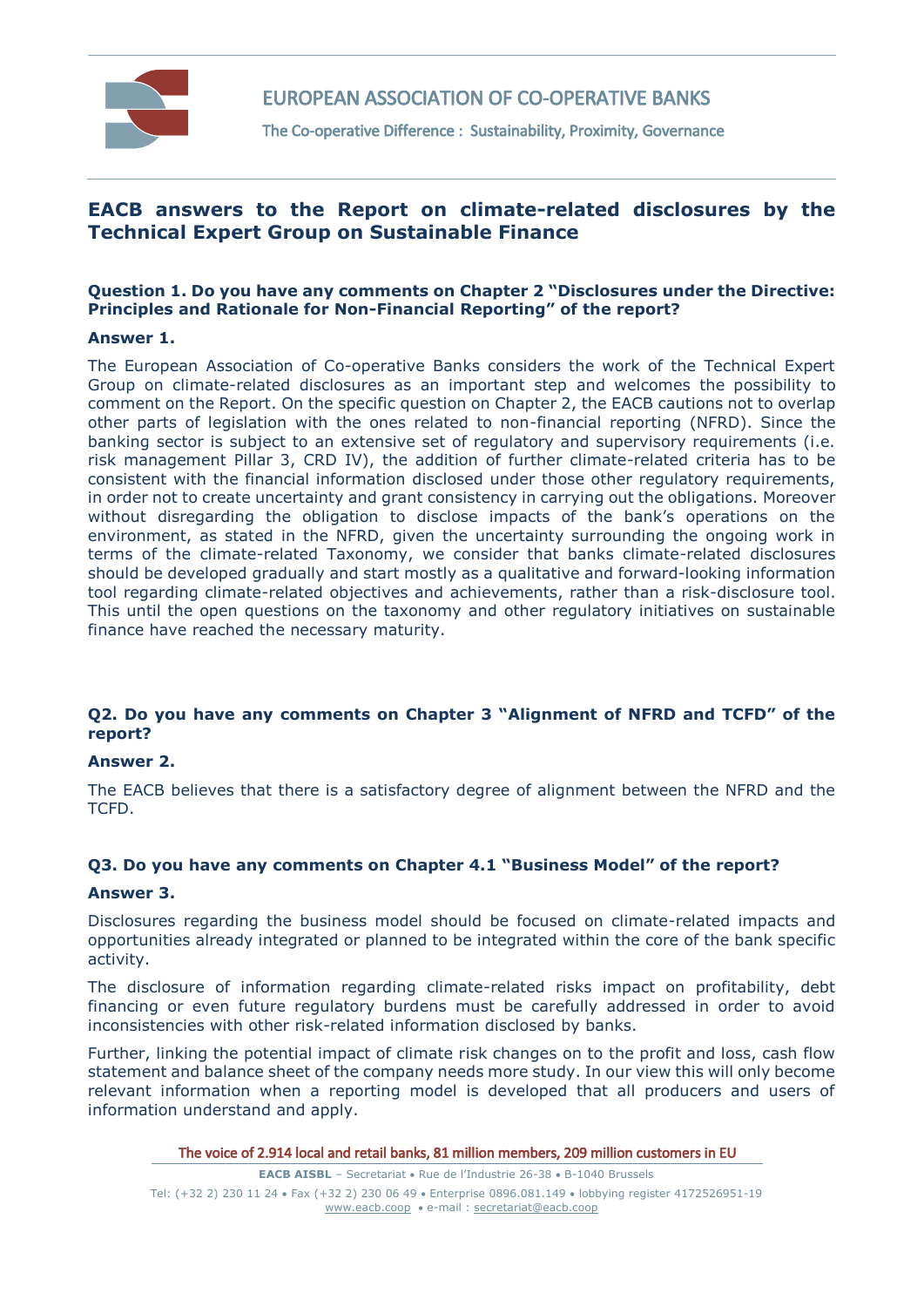

# EUROPEAN ASSOCIATION OF CO-OPERATIVE BANKS

The Co-operative Difference : Sustainability, Proximity, Governance

Implementation of disclosure requirements leads to high processing costs, which binds relatively high personal capacities and financial resources especially in smaller co-operative banks. We therefore find it necessary to consider a more flexible and gradual approach to the disclosure requirements.

# **Q4. Do you have any comments on Chapter 4.2 "Policies and Due Diligence Processes" of the report?**

#### **Answer 4.**

The EACB believes that the inclusion of due diligence processes is necessary to verify not only the ability of the bank to declare its own information related to the climatic risk, but also to monitor over time the degree of maturity of the bank itself in integrating these principles in its strategic planning. However, we must ensure that these policies and processes do not translate into disproportionate costs for institutions that must then comply with the asked requirements.

#### **Q5. Do you have any comments on Chapter 4.3 "Outcomes" of the report?**

#### **Answer 5.**

The EACB recommends that disclosure regarding "Outcomes" by banks must focus on qualitative analysis of their actions to limit the climate-risks in the area in which they operate, rather than on a quantitative analysis based on the amount of information collected from the companies, that is still today difficult to realize due to the lack of information that the same can provide.

### **Q6. Do you have any comments on Chapter 4.4 "Principal Risks and Their Management" of the report?**

#### **Answer 6.**

EACB Members consider that there are too many uncertainties related to the criteria for defining the "Principal risks" that will be produced mostly by the proposal on taxonomy. Thus it is currently difficult to give answers to this question.

# **Q7. Do you have any comments on Chapter 4.5.1 "General and Supplementary KPIs" of the report?**

#### **Answer 7.**

The EACB would like to draw attention to the provision of scope 3 information regarding "all indirect emissions along a value chain". This issue will become very challenging for banks: if on one hand the declaration on bank's climate impacts can be relatively easy to apply and formulate, on the other hand reconstructing the climate impacts of the entire value chain on the environment is likely to be a challenge, as it would have to rely on climate information provided by companies. This may be in certain instances very difficult. Indeed since entities, like SMEs in particular (typically clients of local and regional co-operative banks), do not publish the requested information; it would be extremely difficult to operationalize.

The voice of 2.914 local and retail banks, 81 million members, 209 million customers in EU

**EACB AISBL** - Secretariat • Rue de l'Industrie 26-38 • B-1040 Brussels Tel: (+32 2) 230 11 24 Fax (+32 2) 230 06 49 Enterprise 0896.081.149 lobbying register 4172526951-19 [www.eacb.coop](http://www.eacb.coop/)  e-mail [: secretariat@eacb.coop](mailto:secretariat@eacb.coop)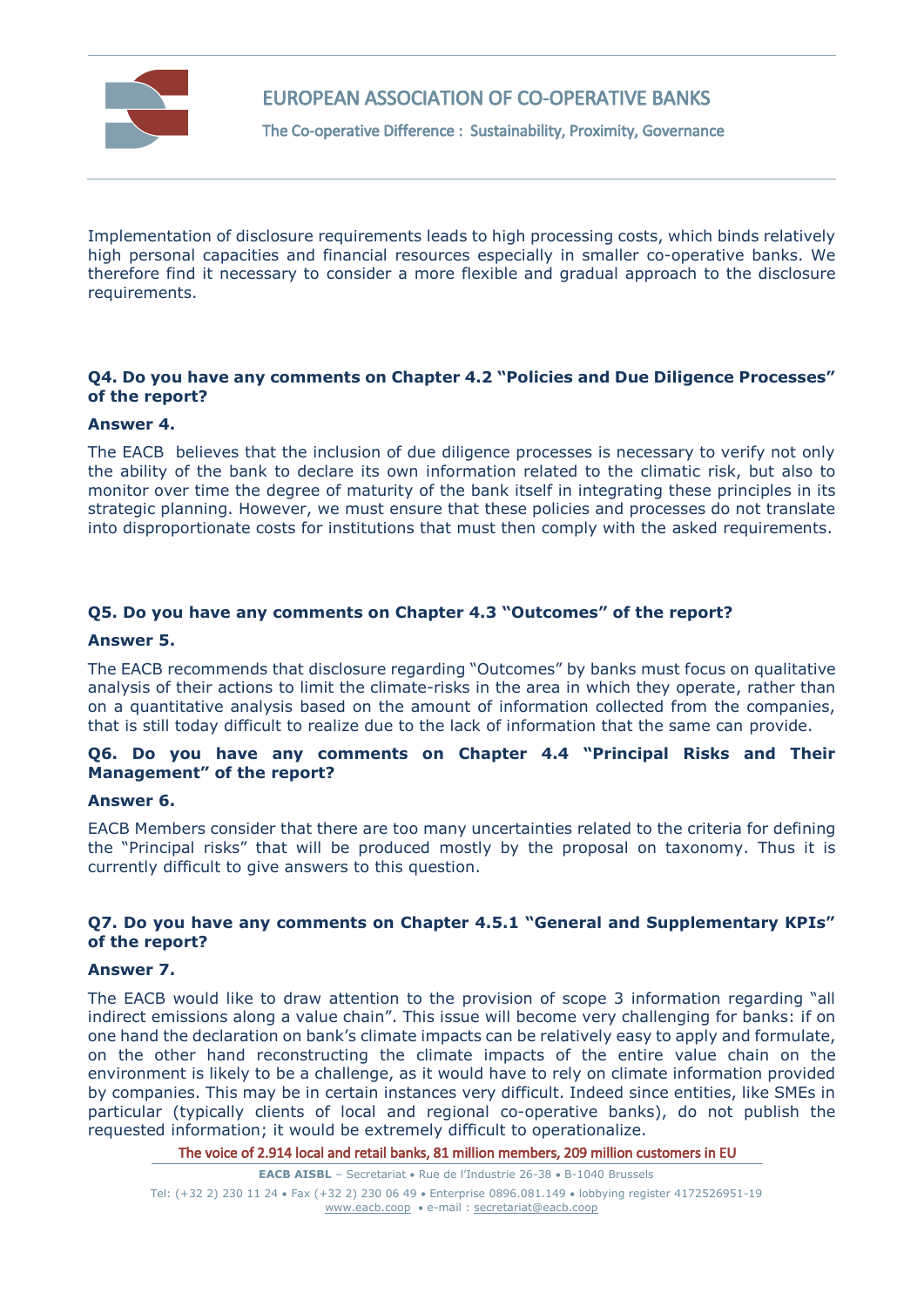

The Co-operative Difference : Sustainability, Proximity, Governance

### **Q8. Do you have any comments on Chapter 4.5.2 "Sectoral and Company-specific KPIs: Non-financial Companies" of the report?**

#### **Answer 8.**

In line with the criteria laid down in Point 4.5. of the NBGs on NFRD, further work on the development of climate-related disclosures must be, as much as possible, aligned with the ongoing regulatory work on the integration of ESG factors in banks' organizational requirements and services/products manufacturing and distribution procedures, in order to ensure an integrated and consistent approach for any future legislative work on NFRD revision with impacts to bank industry.

It is worth mentioning that when stating that banks should focus on Scope 3 GHG emissions, underlining the challenges associated with it, we should be aware that this will depend on further disclosure, at least, by corporate clients on their own GHG emissions. Given the recognized lack of available robust methodologies in the market, as stated in the report, we urge for further developments in this area, as to foster the comparability and completeness of such information and improve the reach of financial intermediation activities in disclosing information regarding Scope 3 GHG emissions.

# **Q9. Do you have any comments on Chapter 5 "Sector specific Guidance: Banks and Insurance Undertakings" of the report?**

### **A9.**

5.1. EACB Members have no objections against informing, how the business model is affected by climate-related risks; but they have reservations on the other aspects mentioned.

Although fully understanding the importance of the banking sector in mobilizing capital for a sustainable economy, this requires actions on two fronts: shifting the current capital allocation to a sustainable pathway and filling the investment gap. Thus, disclosing, "whether the institution gives preference to counterparties with climate resilient strategies" (p. 33), may not be helpful to support the not-yet-sustainable activities in their transition and shifting paths and risks creating "cliff effects", in terms of investment and finance.

5.2. Description of the governance of climate-related risks and disclosure of climate policies may cause high expenses for reporting processes, as internal processes have to be changed or enlarged. Therefore it is recommended to reduce the disclosure requirements for detailed regulation from "should disclose" to "may consider disclosing". In our opinion, a gradual approach is necessary.

It shall be underlined that several initiatives at a national and international level are ongoing to better integrating the climate-related risks, in particular for what concern transition risks. Cooperative banks are following with interest those reflections on the different methodologies, as they are active players in financing the energy transition.

5.4. Regarding the guidance on "Principal Risks and Their Management" it is suggested to add some clarification and consistency to the Type 1 disclosures regarding ESG factors incorporation and their influence over "financial risk position" and "credit analysis" in order to avoid inconsistency or misleading information overlap between climate-related risk factors and other CRD IV Pillar 3 general risk disclosure by banks.

The voice of 2.914 local and retail banks, 81 million members, 209 million customers in EU

**EACB AISBL** - Secretariat . Rue de l'Industrie 26-38 . B-1040 Brussels Tel: (+32 2) 230 11 24 Fax (+32 2) 230 06 49 Enterprise 0896.081.149 lobbying register 4172526951-19 [www.eacb.coop](http://www.eacb.coop/)  e-mail [: secretariat@eacb.coop](mailto:secretariat@eacb.coop)